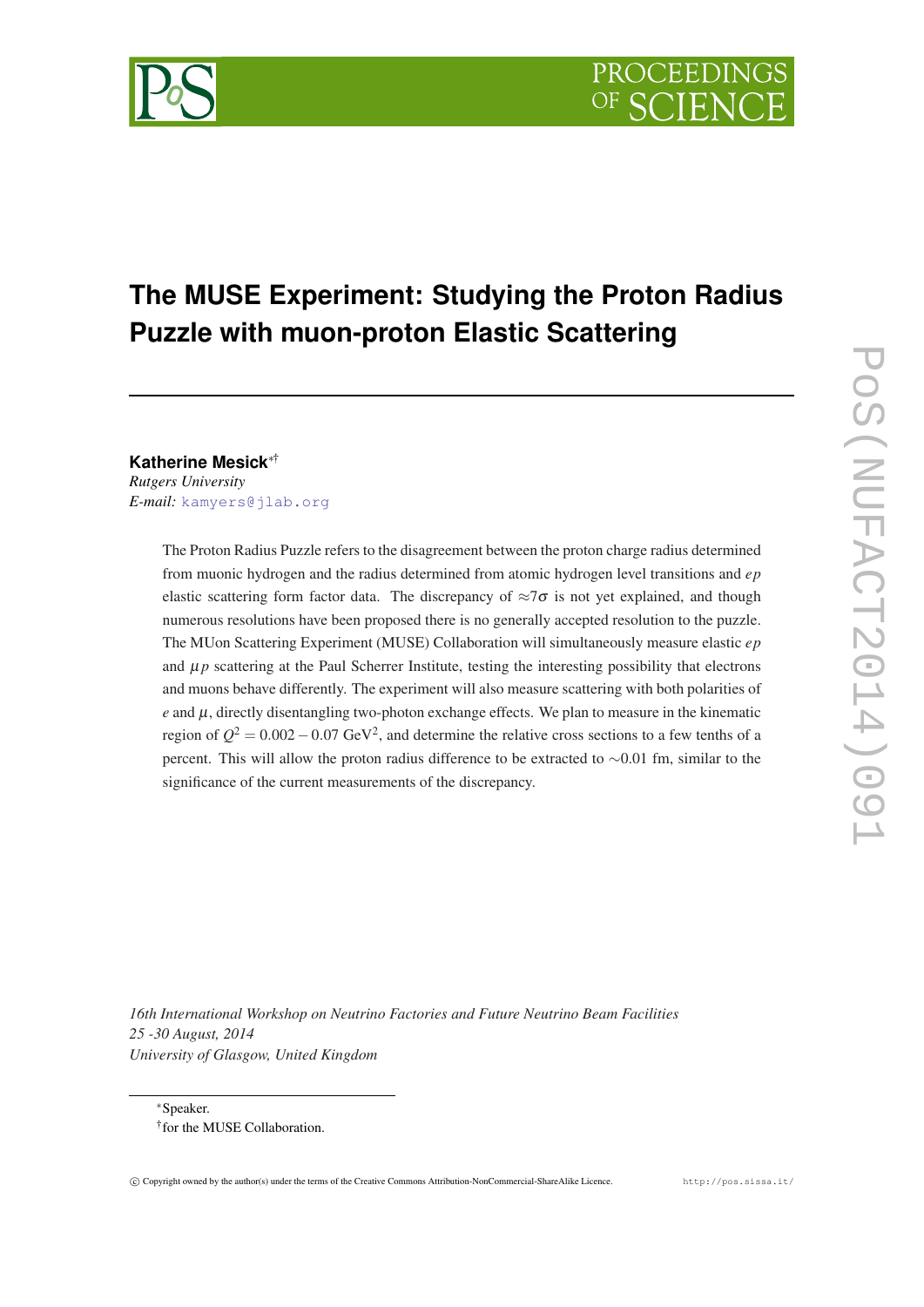# 1. Introduction

The proton radius puzzle has existed since 2010, when a precise measurement of the proton charge radius from the Lamb shift in muonic hydrogen [[1](#page-6-0)] found with high significance a 4% smaller value than the expected value based on previous measurements using atomic hydrogen Lamb shift and electron scattering. The muonic result has been confirmed [\[2\]](#page-6-0), and many theories (see review by Pohl *et al.* [[3](#page-6-0)]) to explain the puzzle have been proposed.

The proton radius can be extracted from two independent methods for each lepton probe. The first is through lepton-proton scattering data, where the radius is given by the slope of the electric form factor at  $Q^2=0$ :

$$
\langle r_p^2 \rangle \equiv -6\hbar^2 \frac{dG_E(Q^2)}{dQ^2} \bigg|_{Q^2=0} \,. \tag{1.1}
$$

The second method measures the Lamb shift in hydrogen which is directly sensitive to the proton radius. For electronic measurements, these two methods agree and give a radius of  $\approx 0.88$  fm. However, the muonic hydrogen measurements yield a radius of  $\approx 0.84$  fm. Measurements of  $\mu$ *p* scattering date back to the 1[9](#page-6-0)70s-80s [9, [10\]](#page-6-0), and are not precise enough nor low enough in  $Q^2$  to have a clear impact. A recent summary of proton radius extractions is shown in Fig. 1.



Figure 1: Results from recent extractions of the proton charge radius. The two precise muonic hydrogen measurements from Pohl *et al.* [[1\]](#page-6-0) and Antognini *et al.* [\[2](#page-6-0)] are on the left. The electronic measurements on the right include scattering measurement analyses from Sick [\[4\]](#page-6-0), Bernauer *et al.* [\[5](#page-6-0)], Zhan *et al.* [[6\]](#page-6-0), and the global analysis of CODATA that includes atomic hydrogen [[7,](#page-6-0) [8\]](#page-6-0).

Possible resolutions include new physics beyond the Standard Model or new novel hadronic physics. In addition, the question of experimental issues has not been completely ruled out. To this regard, several experiments are planned or underway: pushing the *ep* scattering data to lower *Q* 2 , redoing atomic hydrogen to higher precision, comparing the radius in heavier systematics  $(D, \, 3He)$ , <sup>4</sup>He), and the subject of this paper, the MUSE experiment. MUSE will simultaneously measure  $e^{\pm}p$  and  $\mu^{\pm}p$  scattering for a direct comparison of the radius extracted for these two probes. This experiment will provide a missing piece of the proton radius puzzle, namely the proton charge radius extracted from  $\mu$ *p* scattering with respect to that from *ep* scattering.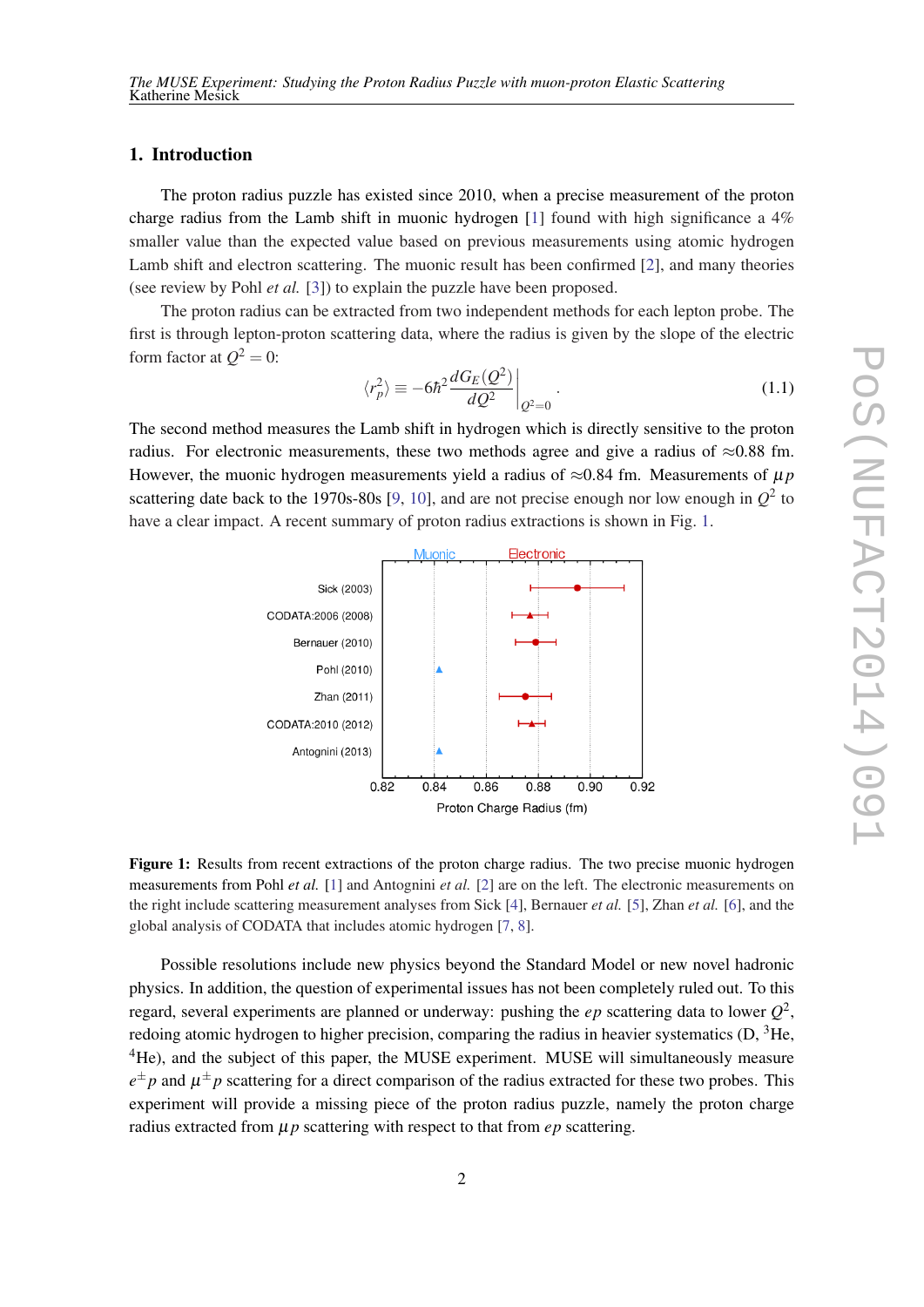# 2. MUSE Overview

The MUon Scattering Experiment (MUSE) [\[11\]](#page-6-0) will run at the Paul Scherrer Institute, where there is an intense separated  $e, \mu, \pi$  beam. The cross section for  $\mu p$  scattering will be measured to higher precision than the previous experiments, and to lower  $Q^2$  for better sensitivity to the radius. MUSE will measure *ep* and  $\mu$ *p* scattering simultaneously, allowing for the cancellation of several systematic uncertainties and therefore a more precise comparison of the cross section, form factors, and extracted radius for the two lepton probes. Lastly, MUSE will employ both particle polarities to directly measure the contribution of two-photon exchange, looking for any enhanced effects that may lead to the observed discrepancy.



A cartoon of the experimental setup is shown in Fig. 2. Meeting the precision required by the

Figure 2: Geant4 cartoon of the MUSE setup. The beam particles are tracked into an LH<sub>2</sub> target by an array of scintillating fibers and a GEM telescope. The scattered particles are tracked by straw tube chambers and detected by high-precision scintillator walls. A beam monitor sits downstream of the target to monitor beam stability, and an annular veto scintillator sits upstream of the target to reject upstream decays.

experimental goals requires a large acceptance, precise particle timing, and good track resolution of the beam particles and the scattered particles. MUSE will have redundant scattered-particle detectors to the left and right of the beamline, covering an angular range of  $\theta = 20 - 100$  degrees and  $\phi = \pm 45$  degrees. Two straw tube chambers on each side of the beamline will track the scattered particles with a position and angle resolution of  $\approx$ 150  $\mu$ m and 1 mr, respectively. Two highprecision ( $\approx$ 50 ps) scintillator walls will record energy deposited and precise timing information for the scattered particles.

Precise timing of the beam particles is required to achieve good particle identification (PID) based on the RF time of the particles in the experimental area. For the three momenta chosen for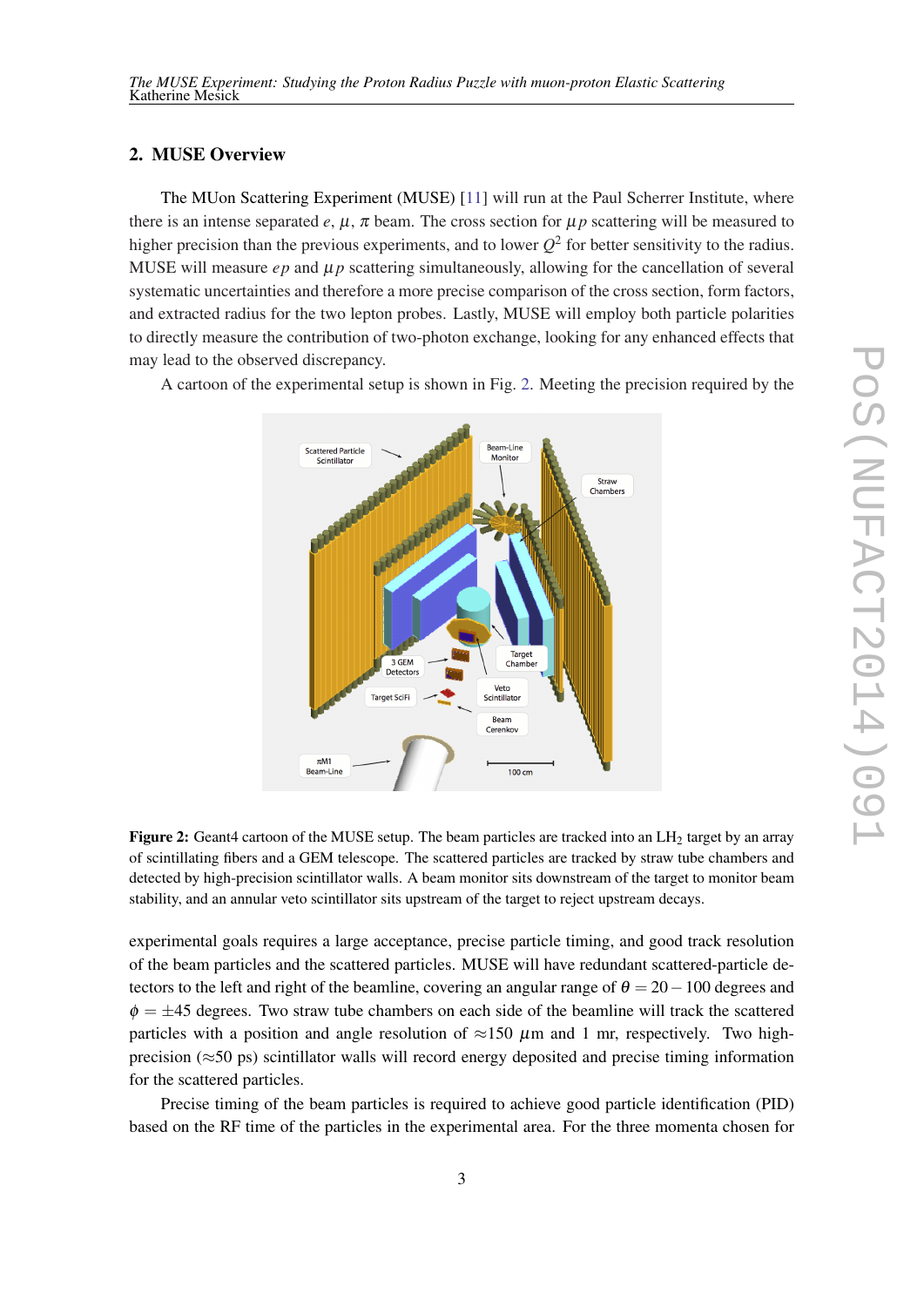the experiment,  $\approx$ 115, 153, and 210 MeV/c, there is good separation in RF time for PID, as shown in Fig. 3. Timing at the  $\approx$ 1 ns level will be used for the main beam PID in the trigger and will be provided by an array of scintillating fibers about 80 cm upstream of the target. At the analysis level, this timing resolution can be improved to  $\approx$ 300 ps. A beam Čerenkov, located about 90 cm upstream of the target, with a timing resolution of  $\leq 100$  ps will be used in conjunction with the high-precision scintillator walls to provide a precise time-of-flight for helping distinguish muon decays from muon scattering events in the target (see Section 3).





Figure 3: The RF time spectrum (time-of-flight) of particles at the location of the target as measured in beam tests in June 2014 showing good timing separation between the three peaks. The peaks from left to right correspond to *e*,  $\mu$ , and  $\pi$  for 210 MeV/c and *e*,  $\pi$   $\mu$  for 160 MeV/c and 117.5 MeV/c.

The remaining elements of the experimental setup include a GEM telescope to track beam particles into the target and determine the incident trajectory to 0.5 mr, a veto scintillator ring to veto most upstream decays and events that would hit the target chamber walls, and a beam monitor scintillator downstream of the target to monitor beam momentum stability and veto Møller scattering events.

The experiment will limit the beam rate to 5 MHz using a collimator at the intermediate focus  $\approx$ 12 m upstream of the target. Pions will be rejected at the trigger level with high efficiency through PID based on the RF time, resulting in an expected DAQ rate of  $2 - 3$  kHz. Triggering will be be handled by FPGAs onboard TRB3 readout boards, which also provide the precise timing information for the experiment. Standard QDCs will be used so that offline pulse-height corrections can be performed.

## 3. Beam Tests and Simulations

MUSE has conducted several test measurements at PSI between 2012 – present. These measurements have ranged from testing data acquisition hardware and software, measuring the beam particle fractions and spot size at the target, studying backgrounds in the beam, testing prototype scintillating fiber detectors and beam Cerenkovs, and performing a mini-scattering experiment. Figure [4](#page-4-0) shows example results from the test measurements.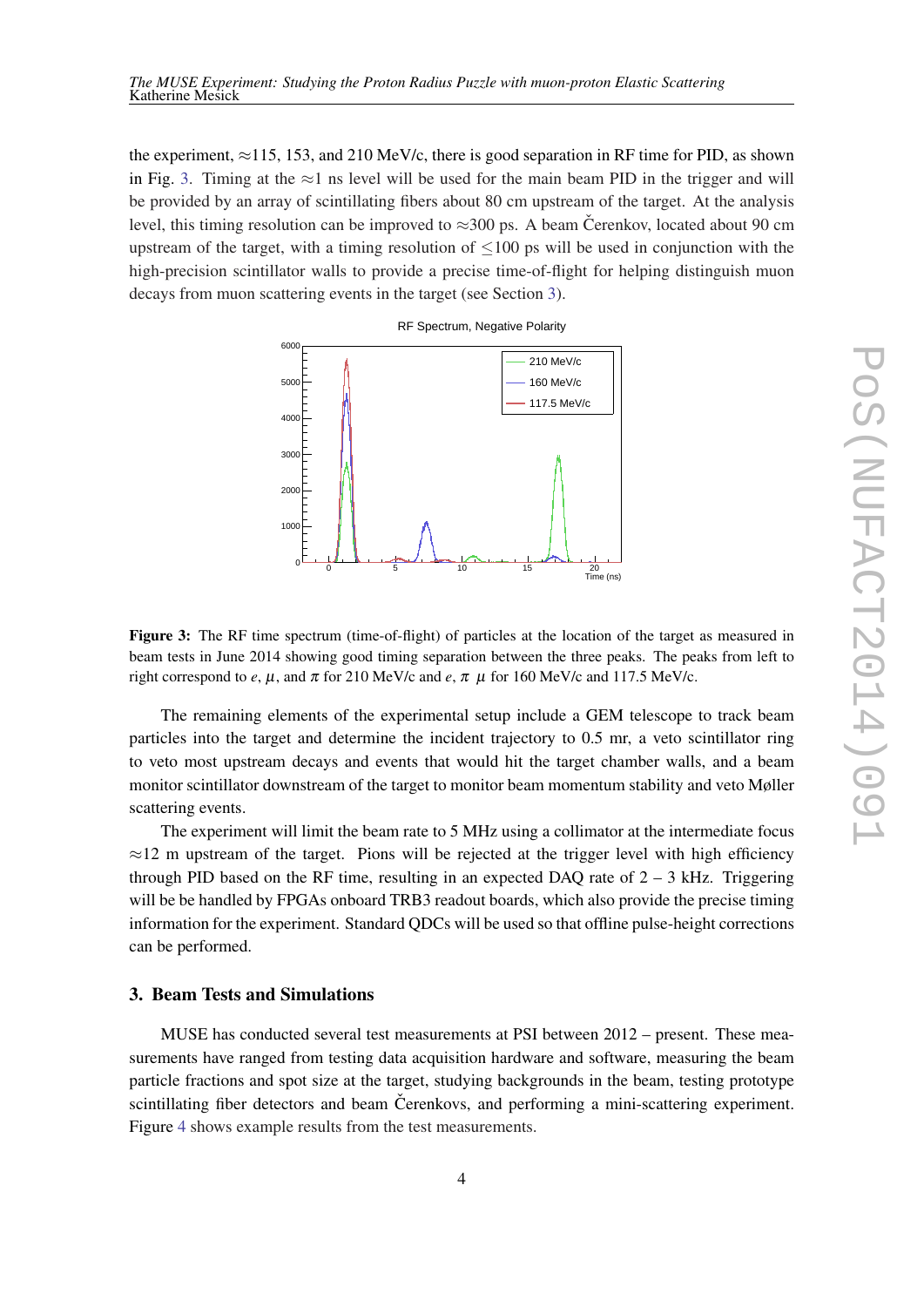<span id="page-4-0"></span>

Figure 4: Examples from beam test measurements at PSI. Left: a measurement of the particle fractions versus beam momentum for positive polarity. Right: a measurement of the beam spot at the target using the GEM detectors, showing a 1 cm  $\times$  0.8 cm beam spot. The spot size is independent of particle type.

Simulations of the experiment are underway using Geant4. In particular, the simulations are being used to optimize the design and positioning of the detectors and to study backgrounds. The main problematic backgrounds for the experiment are Møller scattering events from the target, and muons that decay in the target. Figure 5 shows an example of the latter, which demonstrates how this event is problematic due to a clean trigger and track reconstruction back to the target. The only way to separate these events from  $\mu p$  scattering events in the target is through the time-of-flight from the beam Cerenkov and the scintillator walls. Due to the conversion of the muon to an electron in the target, the  $\mu$ -decay event will reach the scintillator walls a small amount of time sooner. This is demonstrated in the simulation on the right of Fig. 5.



Figure 5: Example of muon decay simulations in Geant4. Left: View of a muon decaying in the target, where the electron is detected and tracks back to the target. Right: The time difference between the scintillator wall and the beam Cerenkov showing how the muon decay event can be rejected at the analysis level through this precise timing information.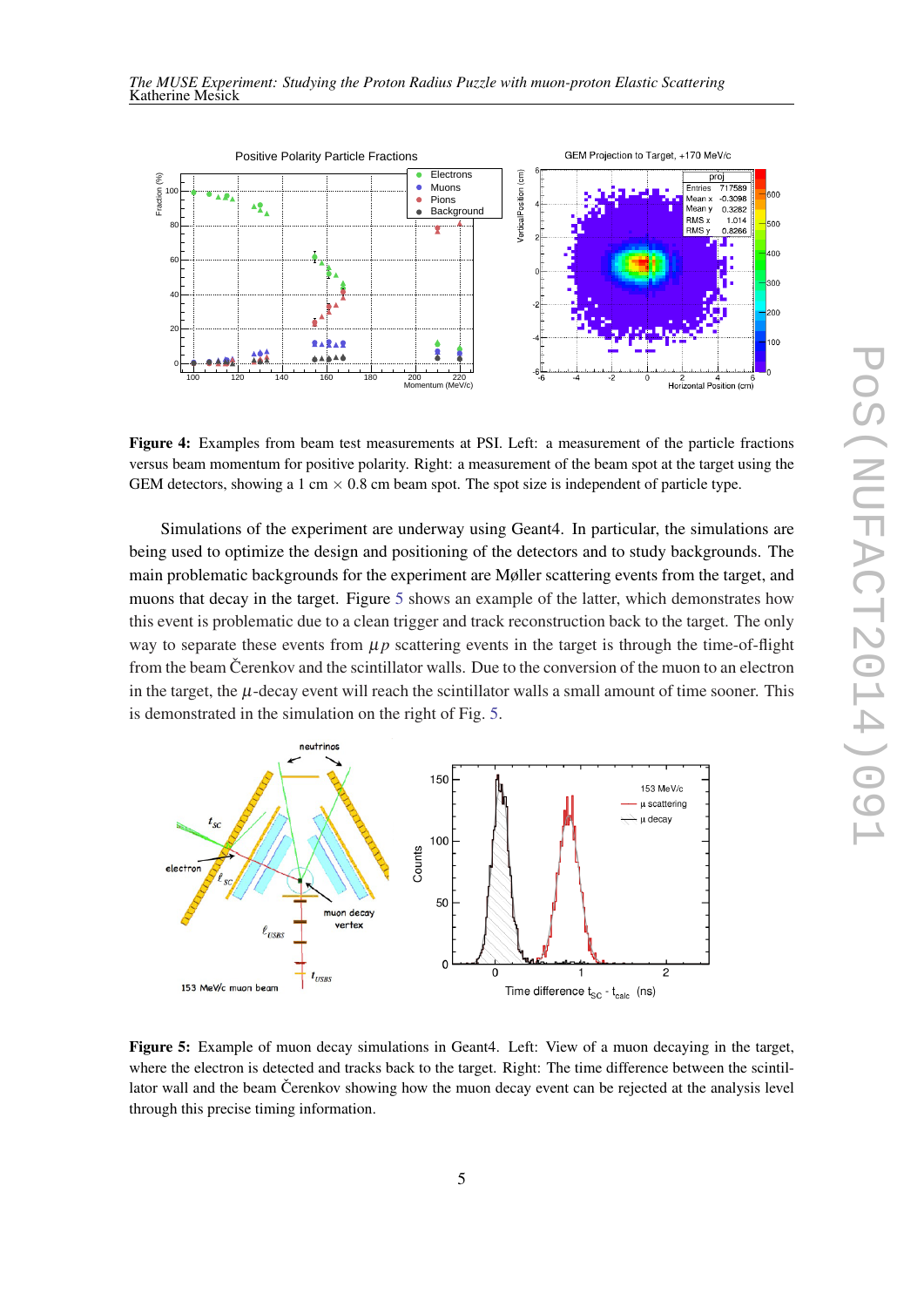## 4. Expected Results

MUSE plans to take production data from  $2017 - 2018$ . In the relative cross section comparison that MUSE plans, several systematic uncertainties such as the absolute target density and the efficiency of the beamline detectors drop out. The remaining uncertainties are related to point-topoint systematics, which MUSE will determine to 0.6% (0.4%) in the cross section for electrons (muons). The difference in uncertainty comes from the uncertainty in the radiative corrections, which are larger for electrons.

Figure 6 shows a conservative estimate of the uncertainties in the ratio of the extracted electric form factor  $(G_F(\mu p)/G_F(\epsilon p))$  for the three momentum settings. The uncertainty at forward angles is dominated by the point-to-point systematic error, while at large angles it is dominated the the uncertainty related to subtracting the  $\mu$ -decay background. An overall uncertainty of 0.1% related to removal of the magnetic term is not included. If the radius discrepancy of 4% is correct, then the difference in the slope of the form factor between muons and electrons will be seen at the 8% level.



**Figure 6:** A conservative estimate of the uncertainty in the ratio  $G_F(\mu p)/G_F(\epsilon p)$  from the MUSE measurement. There is a known (small) difference in the form factors due to a small difference in the effective  $Q^2$ for electrons and muons, while this plot is normalized to 1 with offsets for plotting. A 4% difference in the charge radius correspond to an 8% difference in the slope of the form factors.

The radius will be extracted from the  $ep$  and  $\mu p$  scattering data, and by a relative comparison the expected sensitivity to the difference in the radius for the two probes is expected to be better than 0.01 fm. This gives an  $\approx 4\sigma$  measurement of the current discrepancy. This is demonstrated in Fig. [7](#page-6-0) which shows the disagreement of the current extractions with the recent muonic hyodrogen result, and with the future MUSE point placed arbitrarily at  $R_p - R_{\mu} = 0$ .